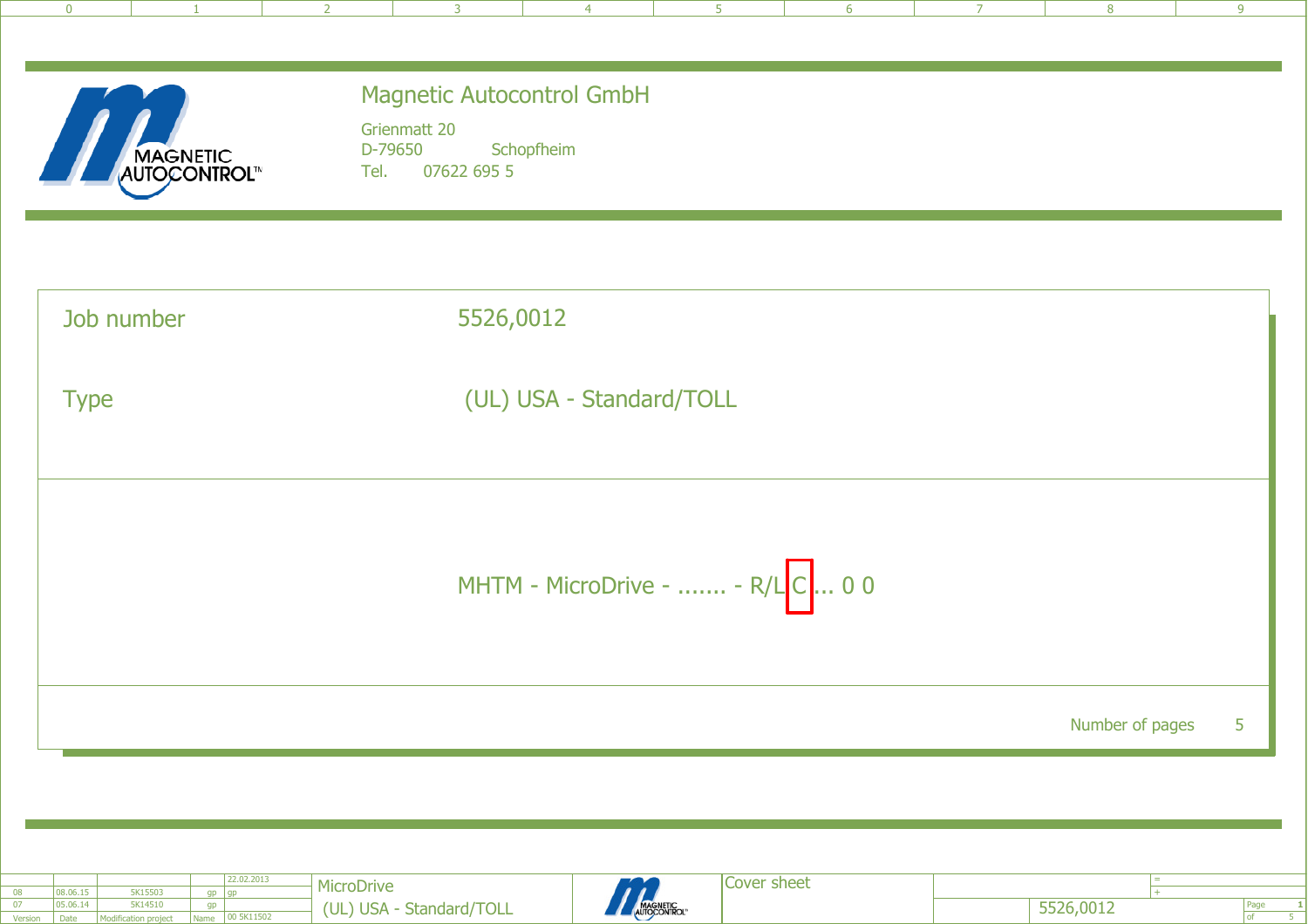

| <b>PICODIVE</b><br>$\prime\prime$<br>08.06.15<br>5K15503<br>MAGNETIC<br>AUTOCONTROL"<br>05.06.14<br>5K14510<br>5526,0012<br>(UL)<br>ATTOT<br><b>USA</b><br>~-<br>Standard/<br>I ULL<br>00 5K11502<br>Date<br>Name<br><b>MOdification provide</b> |  |  |  |  |  |  |  |  |
|--------------------------------------------------------------------------------------------------------------------------------------------------------------------------------------------------------------------------------------------------|--|--|--|--|--|--|--|--|
|                                                                                                                                                                                                                                                  |  |  |  |  |  |  |  |  |
|                                                                                                                                                                                                                                                  |  |  |  |  |  |  |  |  |
|                                                                                                                                                                                                                                                  |  |  |  |  |  |  |  |  |

Version

Page

 $\frac{2}{5}$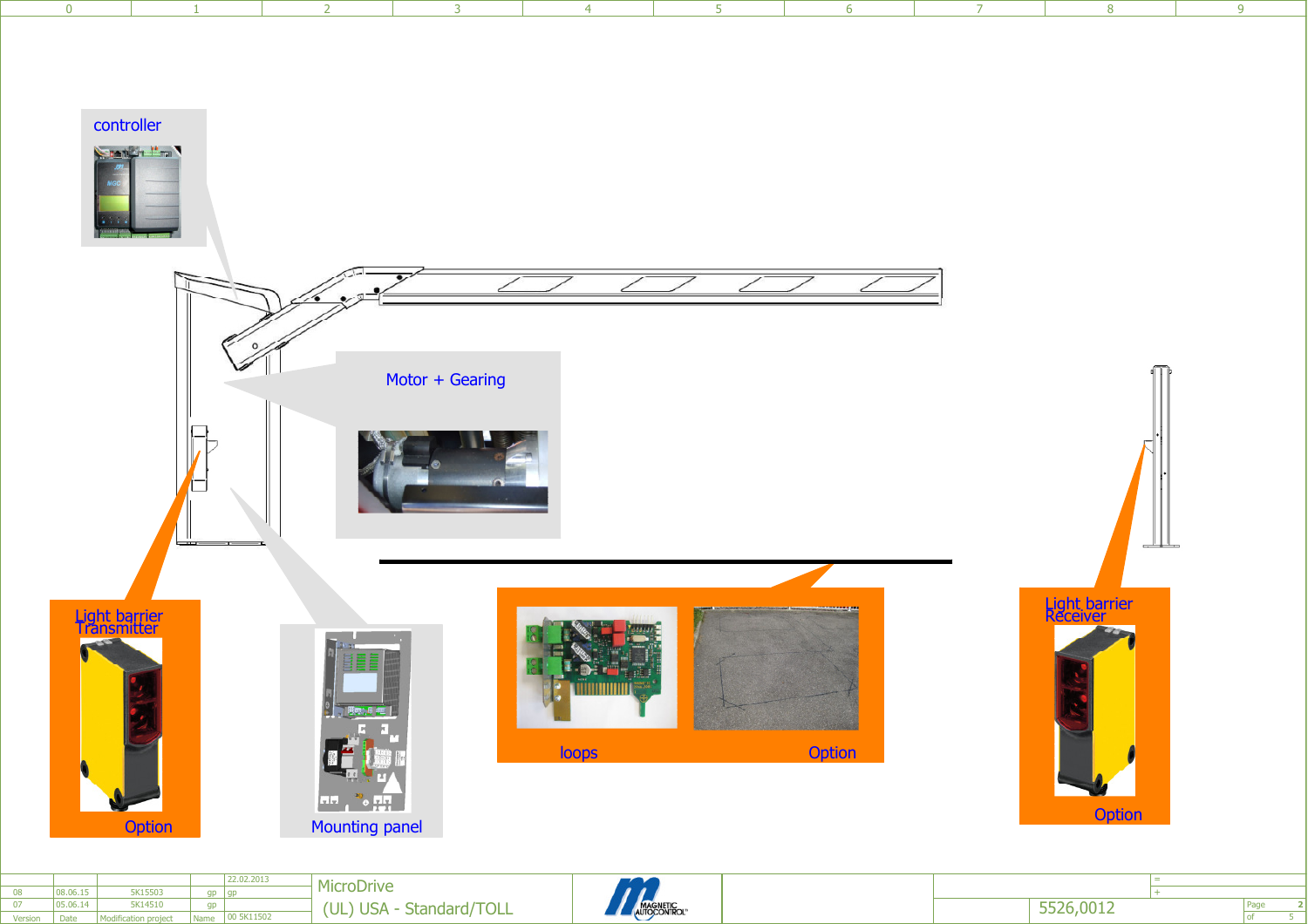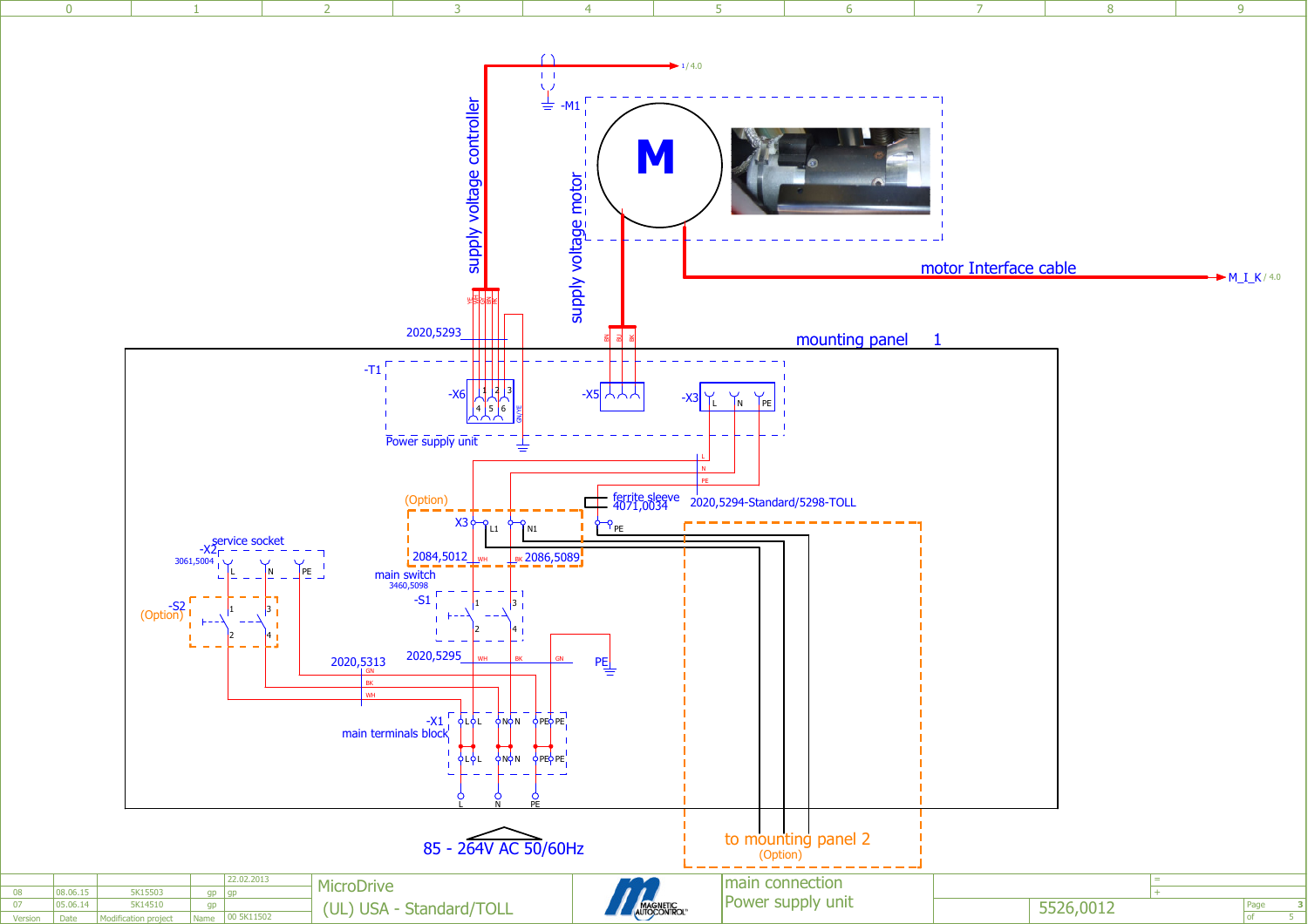

| input/output<br>$0 - 0 - 1$<br>5K14510<br>5526,0012<br>AUTOCONTROL<br>'/TOLL<br>(UL<br><b>USA</b><br>- Standard/<br>05.06.1<br>00 5K11502<br>Modification projec<br>Date<br>Name<br>version | 08.06.15 | 5K15503 | lan Lan | <b>TICLOPTIVE</b> |  |  |
|---------------------------------------------------------------------------------------------------------------------------------------------------------------------------------------------|----------|---------|---------|-------------------|--|--|
|                                                                                                                                                                                             |          |         |         |                   |  |  |
|                                                                                                                                                                                             |          |         |         |                   |  |  |



Page

5 **4**